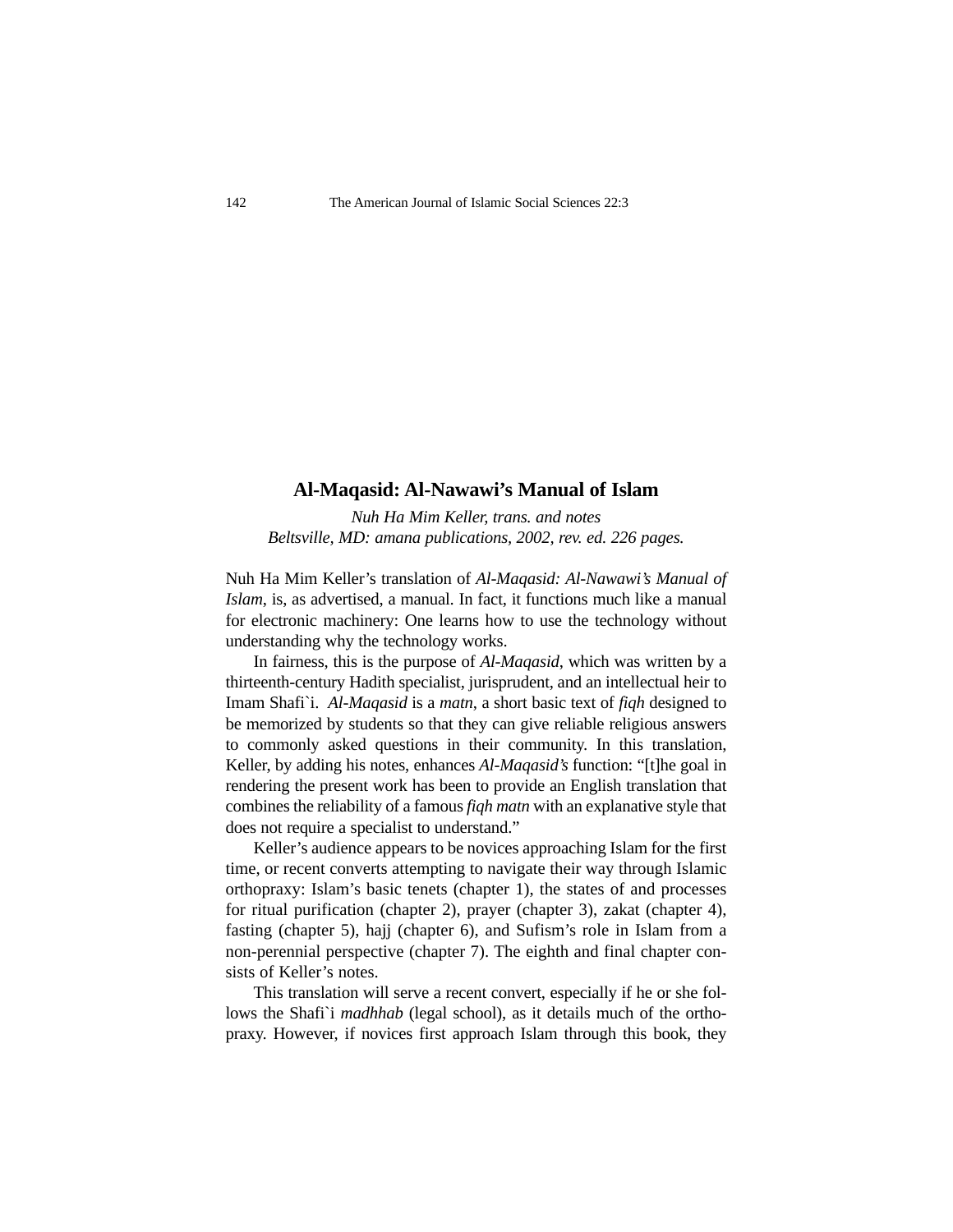might gain the mistaken impression that Muslims principally live their faith through fastidious observances of legal rulings that might seem empty, superstitious, or arbitrary without their being tied and related back to Islam's central thesis: God's ultimate oneness.

Moreover, for a recent convert or novice, *Al-Maqasid* fails to address the struggles that a modern mind might have in understanding traditional Islam: namely, how does divine revelation sent down 1,400 years ago regulate people's interactions in the twenty-first century? In chapter 8, Keller uses his notes to explain the logic and rationale behind the *madhhabs*, but does not adequately elucidate how divine revelation may effectively regulate a constantly changing environment. Also, being a proponent of *madhhabs*, the author fails to raise and struggle with some strong criticisms regarding the accepted *madhhab* methodology.

All Muslims, according to Keller, must learn Islam's basic truths and principles from the Qu'ran and the Hadith for themselves. Non-scholar Muslims, however, must follow *madhhabs* for specific details regarding Islamic practice. He uses a divine source to justify his argument that individuals must follow *madhhabs*, quoting the Qur'anic passage that certain members of the community must learn the details of Islam and that others should ask them questions about the religion.

Keller proceeds to show how Islamic legal scholars study their religion and make legal rulings for the community. First, they acquire a breadth of knowledge by memorizing the Qur'an and a great many hadiths, and then gain a depth of knowledge by mastering the *fiqhi* methodology that reconciles any apparent contradictions between the divine source and that fills in any gaps not directly addressed by the divine source. Specifically, Keller explains three methodological rules as a demonstration of scholarly depth in knowledge: a more specific divine verse trumps a more general one, certain subsequent divine revelations abrogate earlier ones, and a prophetic command trumps a prophetic action. In elaborating on the last methodological rule, he points to the contradiction between the prophetic example of the Prophet baring his thigh and the prophetic commandment that the thigh is `*awrah* (nakedness) and should be covered. Keller points out that prophetic exceptions exist due to Muhammad's special role as God's prophet, but that prophetic commandments addressed to the community were clearly meant for the community and must be followed. Therefore, methodologically, a scholar rightly determines that a prophetic commandment trumps a prophetic example.